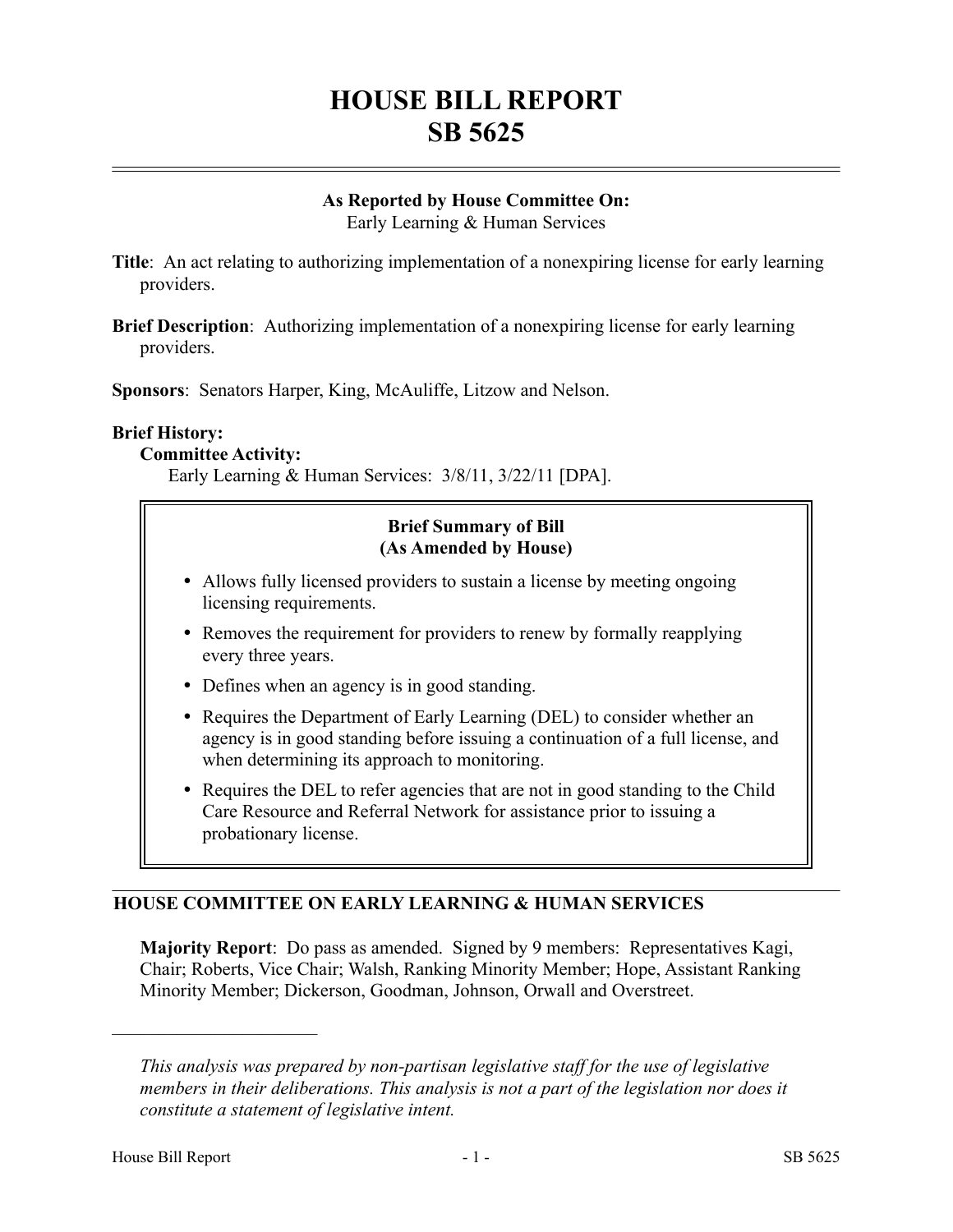**Staff**: Megan Palchak (786-7120).

## **Background**:

The Department of Early Learning (DEL) is charged with licensing child care and early learning providers in Washington. According to the DEL, the DEL licenses more than 7,500 child care providers, who care for approximately 180,000 children. The DEL also monitors licensed providers to ensure minimum licensing requirements are met.

In 2010 Engrossed Substitute Senate Bill 6444 directed the DEL to develop a plan to improve child care licensing practices by January 15, 2011. On January 14, 2011, the DEL released its report to the Legislature. The report outlines a 10-year plan to improve licensing. The first item addressed in the plan is implementation of nonexpiring licenses.

Currently, child care providers are issued an initial license for a six-month period until the licensee can demonstrate that they meet specific requirements. Four initial licenses can be issued within a two-year period. Currently, all licensed child care providers are required to reapply for licensure every three years. According to the DEL, "relicensing is a timeconsuming process that involves much paperwork for both the licensor and provider, and culminates in a relicensing visit that can last several hours."

According to a 2008 survey administered by the National Association for Regulatory Administration and National Child Care Information and Technical Assistance Center, 12 states utilize the nonexpiring license model. These states include Arkansas, California, Colorado, Georgia, Kansas, Maryland, North Carolina, Nebraska, Oklahoma, South Dakota, Texas, and Wisconsin.

–––––––––––––––––––––––––––––––––

**Summary of Amended Bill**:

Fully licensed child care providers are no longer required to reapply for licensure through the DEL every three years. Full licenses will remain valid so long as licensees submit the following items on an annual basis:

- annual licensing fee;
- declaration to the DEL indicating the intent to either continue or cease operating a licensed child care program;
- declaration of compliance with all licensing rules; and
- background check applications (according to the DEL's established schedule).

If the licensee fails to submit the items above, the license will expire and the licensee must submit a new application for licensure. The license renewal process does not apply to nonexpiring licenses.

The DEL is required to consider whether an agency is in good standing before granting a continuation of a full license and when determining the most appropriate approach and process for monitoring visits. An agency in good standing is defined as an agency that does not have: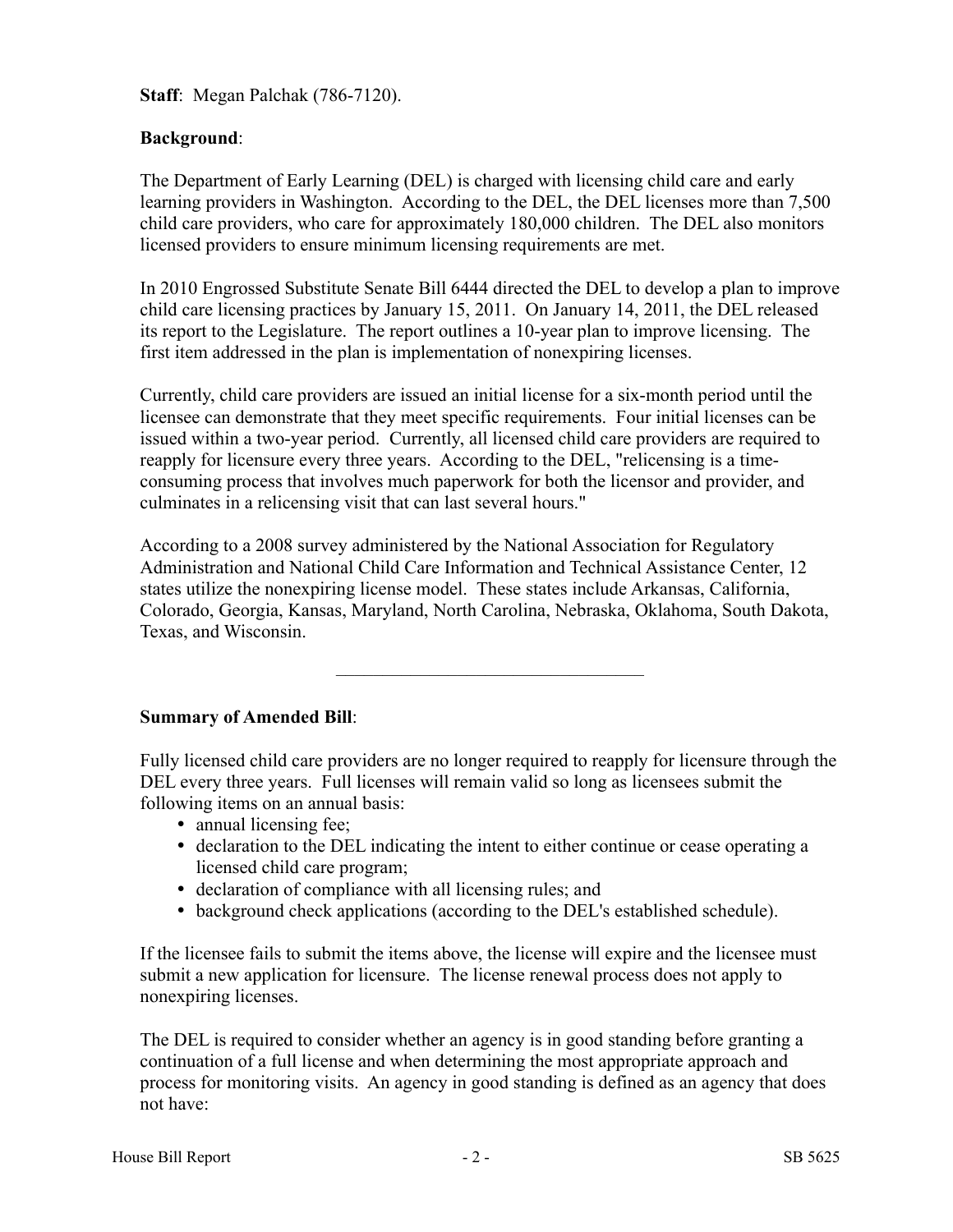- complaints;
- history of noncompliance related to those complaints or pending from prior monitoring visits; or
- other information that when evaluated may result in a finding of noncompliance.

The DEL is authorized to issue a probationary license to an agency that is not in good standing. Before issuing a probationary license, the DEL is required to provide licensees with a written referral to the Child Care Resource and Referral Network or other appropriate resources for technical assistance prior to issuing a probationary license. The DEL, the licensee, and the technical assistance provider are required to meet to develop a plan to correct the areas of noncompliance identified by the DEL within 30 days after the licensee accepts the referral. The DEL may issue a probationary license within 15 working days after the department has sent its referral if: (a) the licensee has provided the DEL with written refusal of the referral, or (b) the licensee has failed to respond in writing to the DEL's referral. The DEL may issue a probationary license after 60 days if the licensee has not corrected the areas of noncompliance in consultation with the technical assistance provider.

#### **Amended Bill Compared to Original Bill**:

The amended bill adds the provisions described below.

An agency in good standing is defined as an agency that does not have:

- complaints;
- history of noncompliance related to those complaints or pending from prior monitoring visits; or
- other information that when evaluated may result in a finding of noncompliance.

The DEL is required to consider whether an agency is in good standing:

- before granting a continuation of a full license; and
- when determining the most appropriate approach and process for monitoring visits.

The DEL is authorized to issue a probationary license to an agency that is not in good standing. Before issuing a probationary license, the DEL is required to provide licensees with a written referral to the Child Care Resource and Referral Network or other appropriate resources for technical assistance prior to issuing a probationary license. The DEL, the licensee, and the technical assistance provider are required to meet to develop a plan to correct the areas of noncompliance identified by the DEL within 30 days after the licensee accepts the referral. The DEL may issue a probationary license within 15 working days after the department has sent its referral if: (a) the licensee has provided the DEL with written refusal of the referral, or (b) the licensee has failed to respond in writing to the DEL's referral. The DEL may issue a probationary license after 60 days if the licensee has not corrected the areas of noncompliance in consultation with the technical assistance provider.

The license renewal process does not apply to nonexpiring licenses.

**Appropriation**: None.

–––––––––––––––––––––––––––––––––